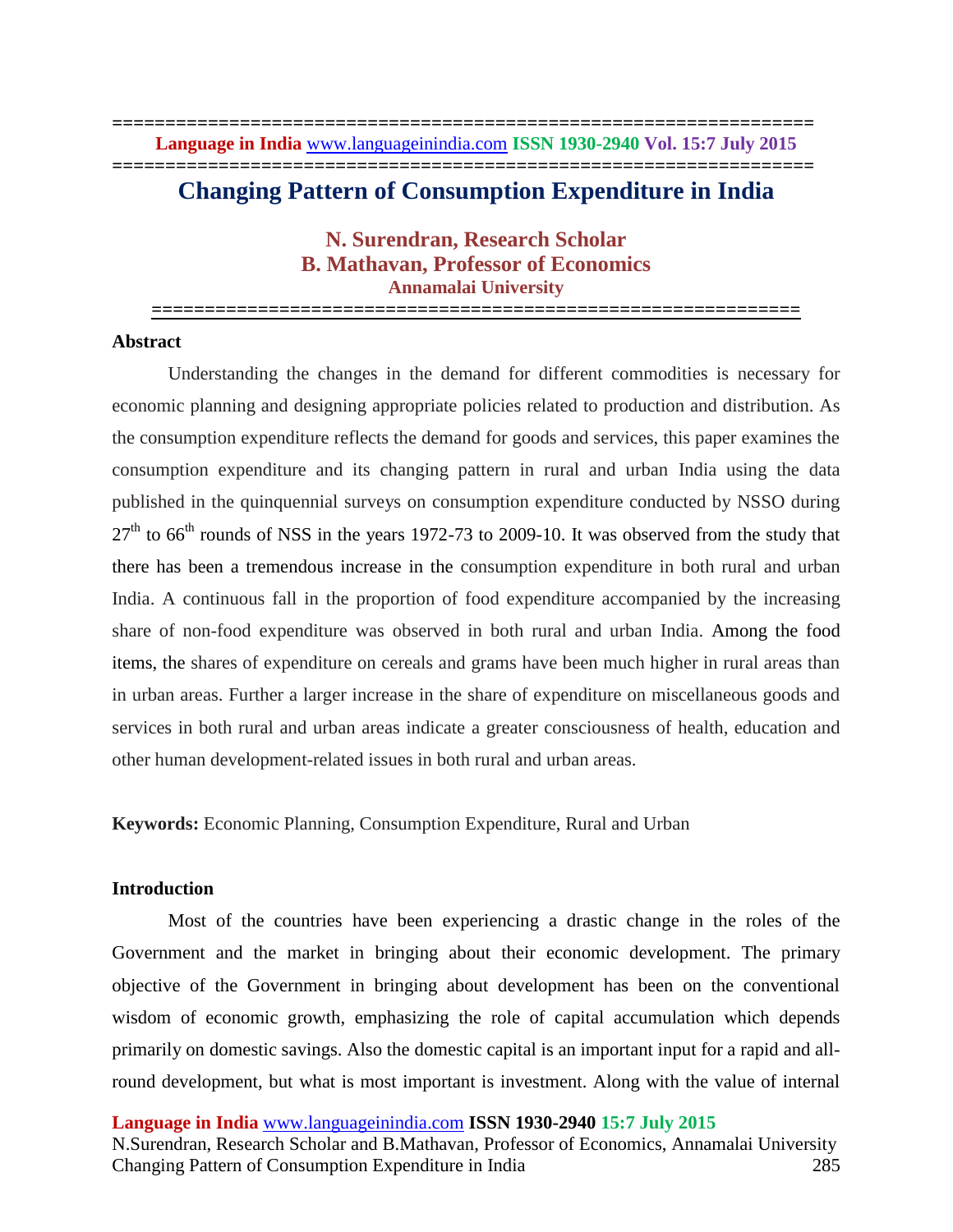savings, the value of investment depends upon the level of consumption which pushes up the investment to a higher level. (Pankaj K. Prabhat, 1998)

There are various impediments, regional and household specific factors that affect the consumption pattern and have implication of overall demand pattern. This further affects the flow of output and consequently affects growth rate well. Thus, household consumption pattern can very well produce far-reaching growth implications.

#### **Need for Studies on Consumption Expenditure Pattern**

The need for studies on consumption expenditure pattern in developing countries like India is felt especially because development brings about significant changes in the size and structure of population, urbanization, attitudes and aspirations of various social classes and in the patterns of consumption. (Kamal, Vatta and R.S. Sidhu, 2007) The exercises of consumption expenditure pattern in relating to such factors are of immense value for gaining knowledge about the future demand for different commodities and for effective socio-economic development planning.

As per the basic objective of economic planning in developing countries, a rise in real per capita income is usually accompanied by an increase in the demand for different commodities. If the supply of these commodities falls short of the demand, the deficit will lead to rising prices of these goods, and also a rise in the general price level. Any effort made to meet this deficit by means of imports may require cutting down of imports which may hinder the economic development. On the other hand, if the supply exceeds demand for different consumer goods, the price level will fall and consequently reduce the income of the producers as well as consumers. This may cause reduction in the demand for both industrial and agricultural products. In either situation, the process of economic development will be hampered. Thus, the production of goods and services should be planned in such a way that the level of the future production of goods and services should match the future demand conditions reflected by future consumption pattern.

**Language in India** www.languageinindia.com **ISSN 1930-2940 15:7 July 2015** N.Surendran, Research Scholar and B.Mathavan, Professor of Economics, Annamalai University Changing Pattern of Consumption Expenditure in India 286 It is therefore, valuable to have a knowledge of the future demand for different consumer goods. The need for such knowledge is further heightened by the fact that in developing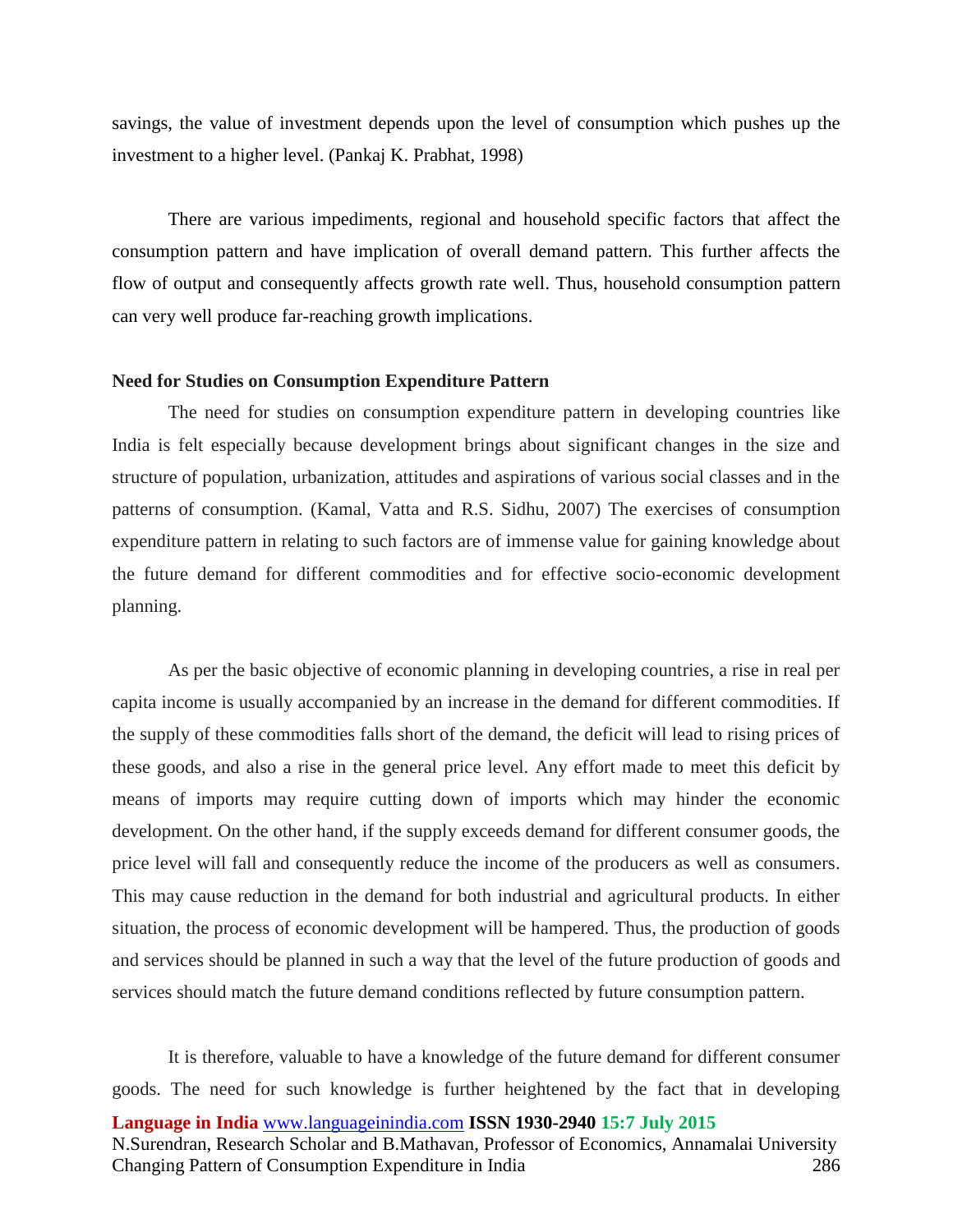countries, the increased incomes in the hands of the poor, will generate a rapid increase in the demand for consumer goods. In countries like India, having considerable quantum of inequality in income levels, the understanding of the nature of demand conditions by the different sections of people is necessary in planning for the smooth functioning of the process of economic growth. Hence, the studies on consumption expenditure pattern in India are very useful in order to build up the planning strategies effectively. In this direction, the analysis of changing household consumption pattern over time would help in designing appropriate policies related to production and distribution. (Venkateswara Rao.A and B.B.Sahep, 2012)

# **Objectives**

In this direction, the basic objective of this research work is to analyze the changing pattern of consumption expenditure in India. The study focuses on the analysis of consumer behavior in terms of household consumption expenditure at the aggregate level as well as aiming to access the interregional variations in rural and urban areas with the possible time trends. The specific objectives of the study are as follows.

- i) To determine the magnitude and composition of household consumption pattern in India during the period from 1972-73 to 2009-10.
- ii) To trace the item-wise changes in the consumption pattern of food and non-food items in rural and urban India.

### **Methodology**

This study is based on the secondary data collected from the reports of various rounds of NSSO surveys on 'Household consumer expenditure'. From NSS  $27<sup>th</sup>$  round on 1972-73, Consumption Expenditure surveys became a quinquennial survey integrated with employment and unemployment surveys. In order to access the changing pattern of the consumption expenditure on various items in rural and urban areas in India, the relevant data published in the reports of eight quinquennial surveys conducted so for in  $27^{\text{th}}$ ,  $32^{\text{nd}}$ ,  $37^{\text{th}}$ ,  $42^{\text{nd}}$ ,  $47^{\text{th}}$ ,  $52^{\text{nd}}$ ,  $57^{\text{th}}$ and  $62<sup>nd</sup>$  rounds of NSS are used in this study. The data on the monthly per capita consumption expenditure (MPCE) on the various items of food and non food expenditure in rural and urban areas from 1972-73 to 2009-10 are used for the analysis.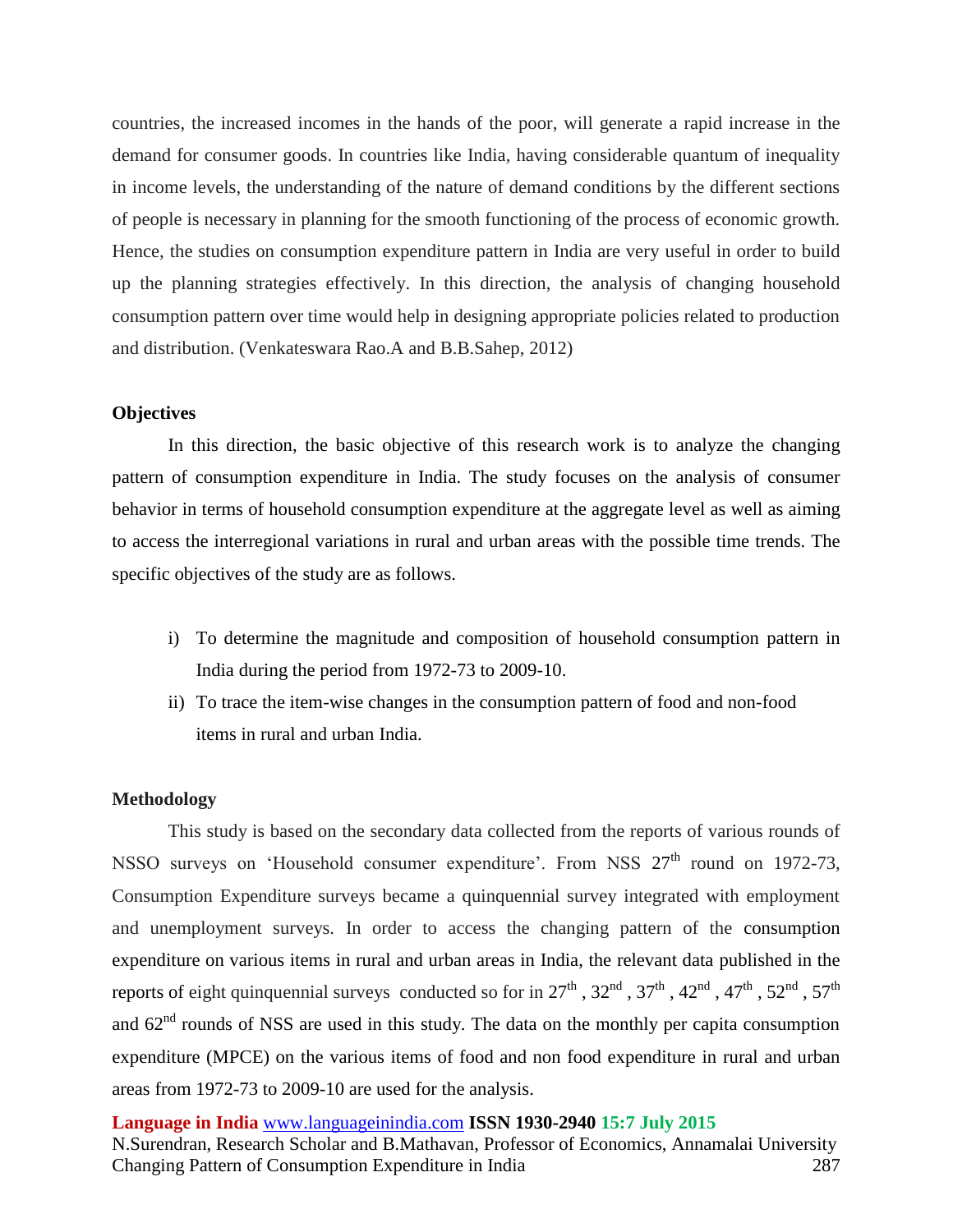# **Changing Pattern of Consumer Expenditure**

The structural changes in the consumption expenditure in rural and urban areas have been assessed by taking the MPCE at current prices reported in the quinquennial survey of NSSO from 1972-73 to 2009-2010. The proportion of food and non food expenditure during the period is rural and urban India in given in table-1.

| <b>YEAR</b> |         | <b>Expenditure in Rural India</b> |              | <b>Expenditure in Urban India</b> |          |              |  |  |
|-------------|---------|-----------------------------------|--------------|-----------------------------------|----------|--------------|--|--|
|             | Food    | Non-Food                          | <b>Total</b> | Food                              | Non-Food | <b>Total</b> |  |  |
| 1972-73     | 32.16   | 12.01                             | 44.17        | 40.84                             | 22.49    | 63.33        |  |  |
|             | (72.81) | (27.19)                           | (100)        | (64.49)                           | (35.51)  | (100)        |  |  |
| 1977-1978   | 44.33   | 24.56                             | 68.89        | 57.67                             | 38.48    | 96.15        |  |  |
|             | (64.35) | (35.65)                           | (100)        | (59.98)                           | (40.02)  | (100)        |  |  |
| 1983-1983   | 73.63   | 38.68                             | 112.31       | 97.31                             | 68.49    | 165.80       |  |  |
|             | (65.56) | (34.44)                           | (100)        | (58.69)                           | (41.31)  | (100)        |  |  |
| 1987-1988   | 100.82  | 57.28                             | 158.10       | 139.73                            | 110.18   | 249.92       |  |  |
|             | (63.77) | (36.23)                           | (100)        | (55.91)                           | (44.09)  | (100)        |  |  |
| 1993-1994   | 177.80  | 103.60                            | 281.40       | 250.30                            | 207.70   | 458.00       |  |  |
|             | (63.18) | (36.82)                           | (100)        | (54.65)                           | (45.35)  | (100)        |  |  |
| 1999-2000   | 288.80  | 197.36                            | 486.16       | 410.84                            | 444.08   | 854.92       |  |  |
|             | (59.40) | (40.60)                           | (100)        | (48.06)                           | (51.94)  | (100)        |  |  |
| 2004-05     | 307.60  | 251.19                            | 558.78       | 447.41                            | 604.95   | 1052.36      |  |  |
|             | (55.05) | (44.95)                           | (100)        | (42.51)                           | (57.49)  | (100)        |  |  |
| 2009-10     | 497.09  | 455.96                            | 953.05       | 727.49                            | 1128.52  | 1856.01      |  |  |
|             | (52.16) | (47.84)                           | (100)        | (39.20)                           | (60.80)  | (100)        |  |  |

| Table – 1: Pattern of MPCE among Food and Non food items in Rural and Urban Areas |
|-----------------------------------------------------------------------------------|
| in India                                                                          |

*# Values in the parameters' are percentage to the total.* 

*Source: NSSO Reports, Level and Pattern of Consumer Expenditure, (1993-94 to 2009-10),* 

*Government of India.*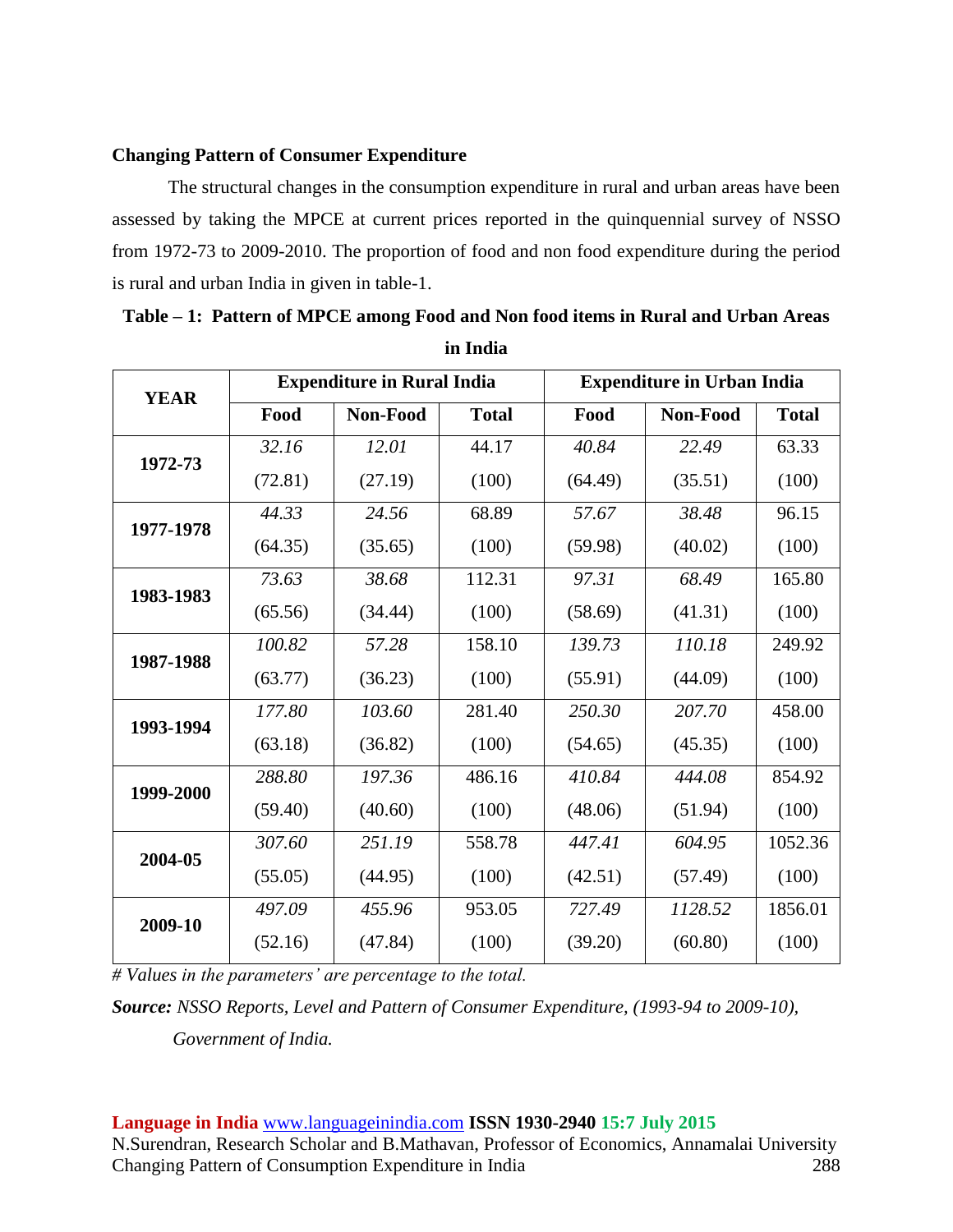

**Chart – 1: Food and Non food Expenditure in Rural and Urban Areas in India**

The MPCE in rural India was 44.17 in the year 1972-73 and it has increased to 158.1 in 1987-88. Within the next decade it had tripled, to Rs.486.16 in 1999-2000 and it became Rs.957.05 in 2009-2010. The enormous increase in these figures in the recent decades was due to the faster economic development as well as the inflationary pressure. It is further evident that the proportion of food expenditure has sharply declined from 72.8% in 1972-73 to 65.56% of the total expenditure in 1983-84 and currently it has become 52.16% in 2009-2010. This continuous decline in the proportion of expenditure to food item indicates that there has been an enormous increase in the expenditure allotted for non-food items. The proportion of expenditure to non-food items has increased from 27.19% in 1972-77 to 36.33% in 1987-88 and it rose to about 47.84% in 2009-2010.

In urban India, the MPCE has increased from Rs.63.33 in 1972-73 to 458 in 1987-88; and further to Rs.1856.01 in 2009-10 at current prices. The proportion of food expenditure had also declined from 64.49% in 1972-73 to 39.20% in 2009-2010; and the proportion of total expenditure allotted to non-food items has increased from 35.51% in 1972-73 to 60.80% in 2009-2010.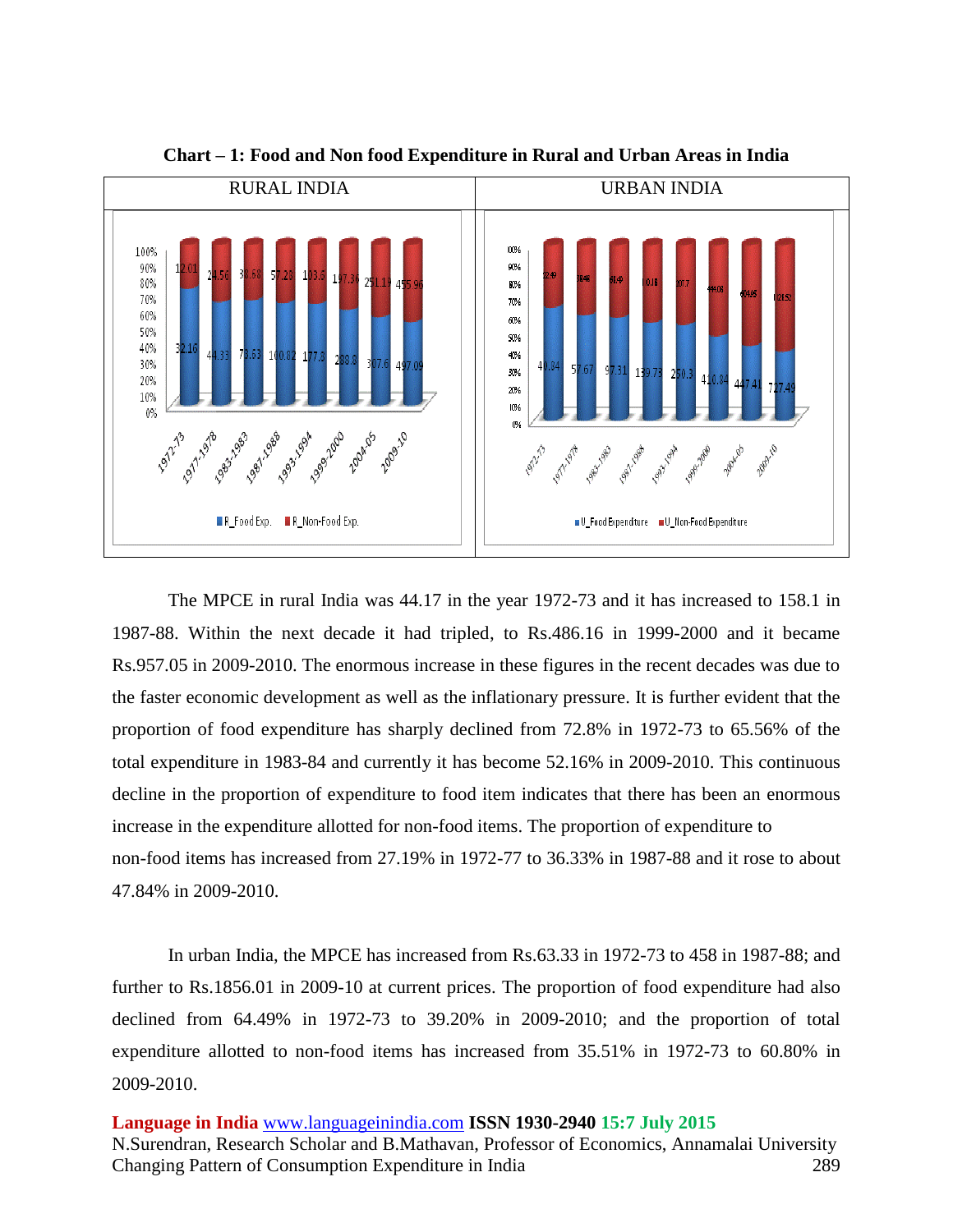It has been observed from these results that during the entire period under study from 1972-73 to 2009-10, there had been about a twenty fold increase in MPCE in rural area and around thirty fold increases in it for the urban households. Furthermore, the decline in the proportion of expenditure for the food items was higher in urban areas than the areas of the rural India. Thus, in order to ideality the specific item in food and non-food categories, causing these types of changes, expenditure on individual item have also been looked into for rural and urban households; the values of the consumption for the broad groups of item per person in rural and urban India for the period from 1972-73 to 2009-10 are given in tables 4 & 5 respectively.

Based on the data given in the NSSO reports, in the study, all the food items are classified into ten categories. In rural India 'Cereals, cereals substitutes and grams' constitute the major food expenditure in the year 1772-73, and 41.68% of the total MPCE was only for the category. The absolute value of MPCE on 'Cereals and grams' had increased from Rs.18.41 in 1972-73 to Rs.68.90 in 1993-94 and further to Rs.147.23 in 2009-10 at the current prices. However, the proportion of total allotted for this expenditure experienced a sharp decline from 41.68% in 1972-73 to 24.48% in 1993-94 and further to 15.45% in 2009-10. As Cereals and pulses are the basic food items and most important necessary items for the livelihood of rural India, the greater proportion of the expenditure was allotted to this in the 1970s. As this was already fulfilled, only very marginal spending was allotted from the increased income due to the implementation of various developmental progress and speedy economic activity. Thus, though there is an increase in expenditure on 'Cereals and grams' in absolute terms, there was a sharpened decline in this proportion of expenditure on this item.

**Table – 2: Value of consumption (Rs) of broad groups of items per person in Rural areas for a period of 30 days over NSS round from 1972-73 to 2009-10**

| Year<br>Items /          | 1972-   | 1977-   | 1983-   | 1987-   | 1993-   | 1999-  | 2004-             | 2009-   |
|--------------------------|---------|---------|---------|---------|---------|--------|-------------------|---------|
|                          | 73      | 1978    | 1983    | 1988    | 1994    | 2000   | 05                | 10      |
| Cereals, Cereal          | 18.41   | 23.11   | 36.71   | 41.92   | 68.90   | 108.75 | 101.77            | 147.23  |
| substitutes and<br>Grams | (41.68) | (33.55) | (32.69) | (26.51) | (24.48) |        | $(22.37)$ (18.21) | (15.45) |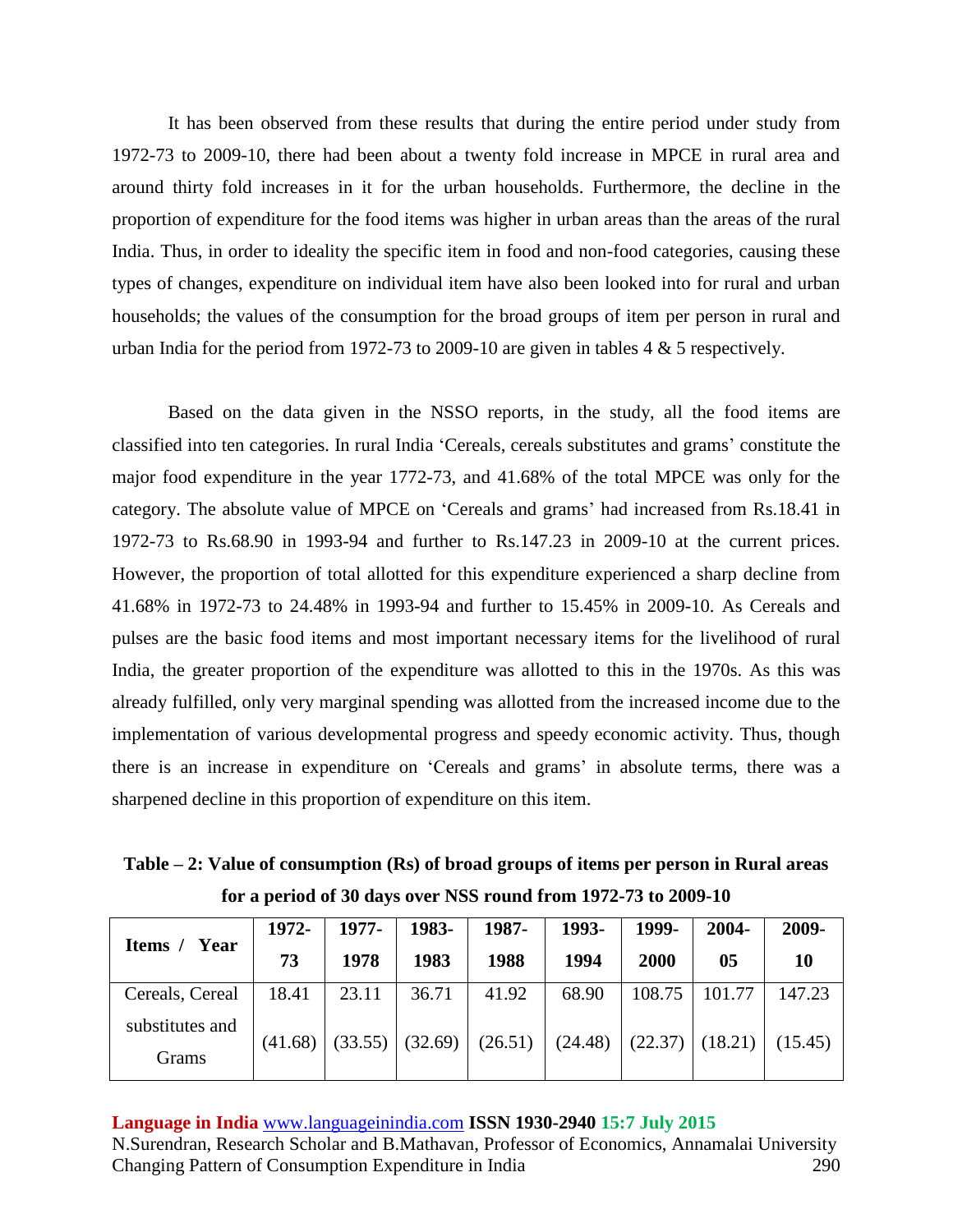| Pulses & pulse    | 1.89    | 2.63    | 3.98    | 6.27    | 10.70   | 18.50   | 17.18   | 34.23   |
|-------------------|---------|---------|---------|---------|---------|---------|---------|---------|
| products          | (4.28)  | (3.82)  | (3.54)  | (3.97)  | (3.80)  | (3.81)  | (3.07)  | (3.59)  |
| Milk & milk       | 3.22    | 5.29    | 8.50    | 13.63   | 26.70   | 42.56   | 47.31   | 80.16   |
| products          | (7.29)  | (7.68)  | (7.57)  | (8.62)  | (9.49)  | (8.75)  | (8.47)  | (8.41)  |
| Edible oil        | 1.55    | 2.46    | 4.53    | 7.88    | 12.50   | 18.16   | 25.72   | 34.15   |
|                   | (3.51)  | (3.57)  | (4.03)  | (4.98)  | (4.44)  | (3.74)  | (4.60)  | (3.58)  |
| Egg, Fish $\&$    | 1.09    | 1.84    | 3.37    | 5.11    | 9.40    | 16.14   | 18.60   | 32.26   |
| Meat              | (2.47)  | (2.67)  | (3.00)  | (3.23)  | (3.34)  | (3.32)  | (3.33)  | (3.38)  |
|                   | 1.59    | 2.60    | 5.31    | 8.23    | 17.00   | 29.98   | 34.07   | 57.20   |
| Vegetables        | (3.60)  | (3.77)  | (4.73)  | (5.21)  | (6.04)  | (6.17)  | (6.10)  | (6.00)  |
| Fruits & Nuts     | 0.45    | 0.77    | 1.54    | 2.57    | 4.90    | 8.36    | 10.42   | 14.88   |
|                   | (1.02)  | (1.12)  | (1.37)  | (1.63)  | (1.74)  | (1.72)  | (1.86)  | (1.56)  |
| Sugar             | 1.66    | 1.82    | 3.18    | 4.51    | 8.60    | 11.57   | 13.25   | 22.63   |
|                   | (3.76)  | (2.64)  | (2.83)  | (2.85)  | (3.06)  | (2.38)  | (2.37)  | (2.37)  |
| Salt & Spices     | 1.23    | 2.09    | 2.82    | 4.52    | 7.40    | 14.41   | 13.90   | 22.33   |
|                   | (2.78)  | (3.03)  | (2.51)  | (2.86)  | (2.63)  | (2.96)  | (2.49)  | (2.34)  |
|                   | 1.07    | 1.72    | 3.69    | 6.18    | 11.70   | 20.38   | 25.37   | 52.03   |
| Beverages, etc.   | (2.42)  | (2.50)  | (3.29)  | (3.91)  | (4.16)  | (4.19)  | (4.54)  | (5.46)  |
| <b>Total Food</b> | 32.16   | 44.33   | 73.63   | 100.82  | 177.80  | 288.80  | 307.60  | 497.09  |
|                   | (72.81) | (64.35) | (65.56) | (63.77) | (63.18) | (59.40) | (55.05) | (52.16) |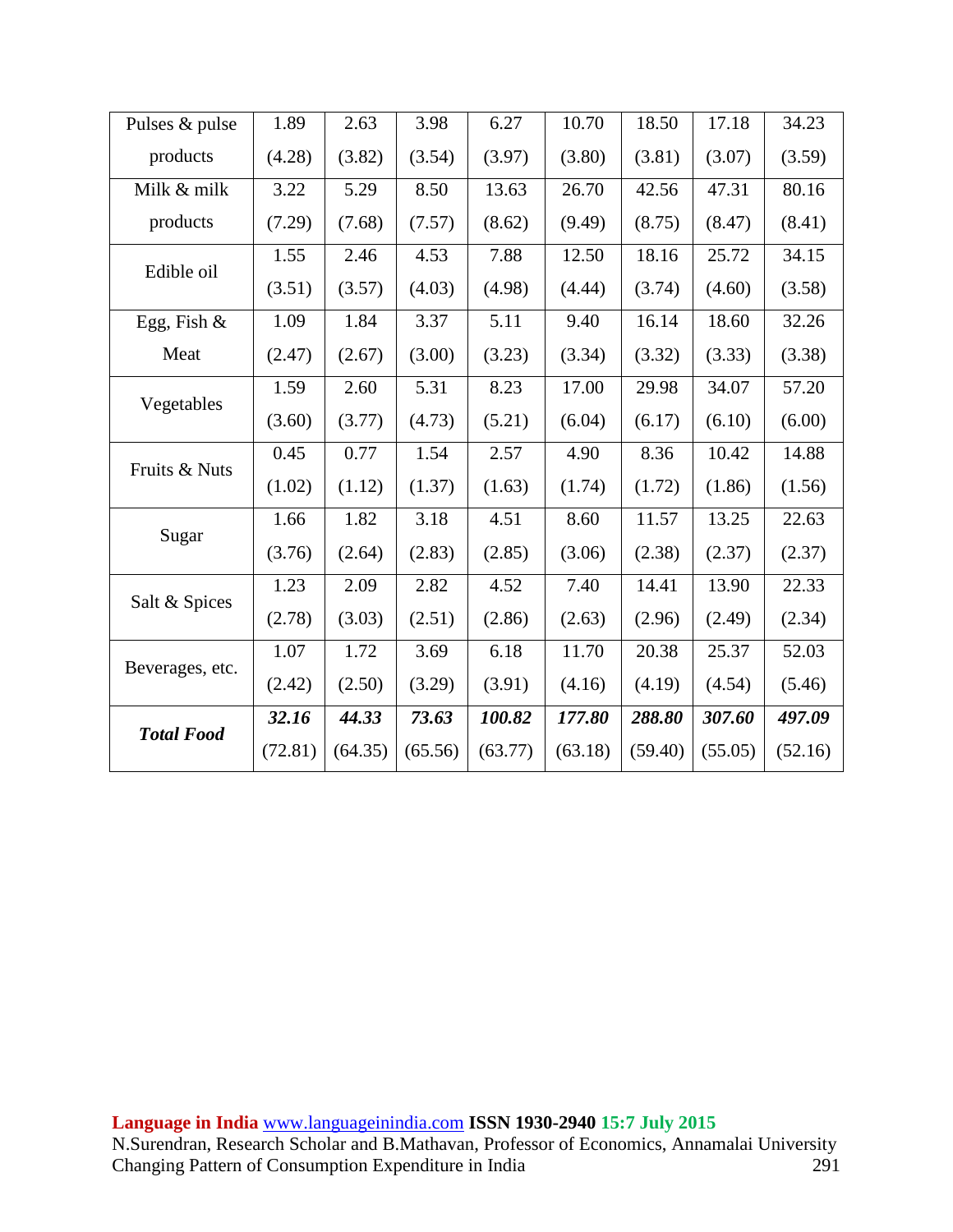| Pan, tobacco &          | 1.36    | 1.99    | 3.35    | 5.03    | 8.90    | 13.96   | 15.03   | 20.59   |
|-------------------------|---------|---------|---------|---------|---------|---------|---------|---------|
| intoxicants             | (3.08)  | (2.89)  | (2.98)  | (3.18)  | (3.16)  | (2.87)  | (2.69)  | (2.16)  |
|                         | 2.49    | 4.13    | 7.92    | 11.77   | 20.70   | 36.56   | 56.84   | 87.79   |
| Fuel and light          | (5.64)  | (6.00)  | (7.05)  | (7.44)  | (7.36)  | (7.52)  | (10.17) | (9.21)  |
| Clothing                | 3.09    | 5.99    | 9.64    | 10.52   | 15.10   | 33.28   | 25.33   | 57.61   |
|                         | (7.00)  | (8.70)  | (8.58)  | (6.65)  | (5.37)  | (6.85)  | (4.53)  | (6.04)  |
| Footwear                | 0.23    | 0.51    | 1.11    | 1.55    | 2.50    | 5.37    | 4.24    | 10.05   |
|                         | (0.52)  | (0.74)  | (0.99)  | (0.98)  | (0.89)  | (1.10)  | (0.76)  | (1.05)  |
| Miscellaneous           | 3.89    | 7.12    | 14.06   | 22.78   | 48.70   | 95.43   | 130.52  | 220.61  |
| goods $\&$<br>services* | (8.81)  | (10.34) | (12.52) | (14.41) | (17.31) | (19.63) | (23.36) | (23.15) |
| Durable goods           | 0.95    | 4.82    | 2.60    | 5.64    | 7.70    | 12.76   | 19.23   | 39.30   |
|                         | (2.15)  | (7.00)  | (2.32)  | (3.57)  | (2.74)  | (2.62)  | (3.44)  | (4.12)  |
| <b>Total: Non-</b>      | 12.01   | 24.56   | 38.68   | 57.28   | 103.60  | 197.36  | 251.19  | 455.96  |
| Food                    | (27.19) | (35.65) | (34.44) | (36.23) | (36.82) | (40.60) | (44.95) | (47.84) |
| <b>Total</b>            | 44.17   | 68.89   | 112.31  | 158.10  | 281.40  | 486.16  | 558.78  | 953.05  |
| <b>Expenditure</b>      | (100)   | (100)   | (100)   | (100)   | (100)   | (100)   | (100)   | (100)   |

*# Values in the parameters' are percentage to the total.* 

*\*Medical, education, entertainment, minor durable goods, toilet articles, other household consumables, consumer services, conveyance.* 

Next to the 'cereals and grams'; 'pulses and pulse products'; 'milk and milk products'; 'edible oils'; 'egg, fish and meet'; 'vegetables' and so on are the major food consumables. Among the various categories of food items, the proportion of expenditure to the total has declined for 'pulses and pulse products' (4.28% to 3.59%), 'sugar' (3.76% to 2.37%) and 'salt and spices' (2.78% to 2.74%). However, in rural areas, it could be found that the proportion of expenditure has increased for the items, 'Milk and milk products' (2.79% to 8.41%), 'egg, fish

**Language in India** www.languageinindia.com **ISSN 1930-2940 15:7 July 2015**

N.Surendran, Research Scholar and B.Mathavan, Professor of Economics, Annamalai University Changing Pattern of Consumption Expenditure in India 292

*Source: NSSO Reports, Level and Pattern of Consumer Expenditure, (1993-94 to 2009-10), Government of India.*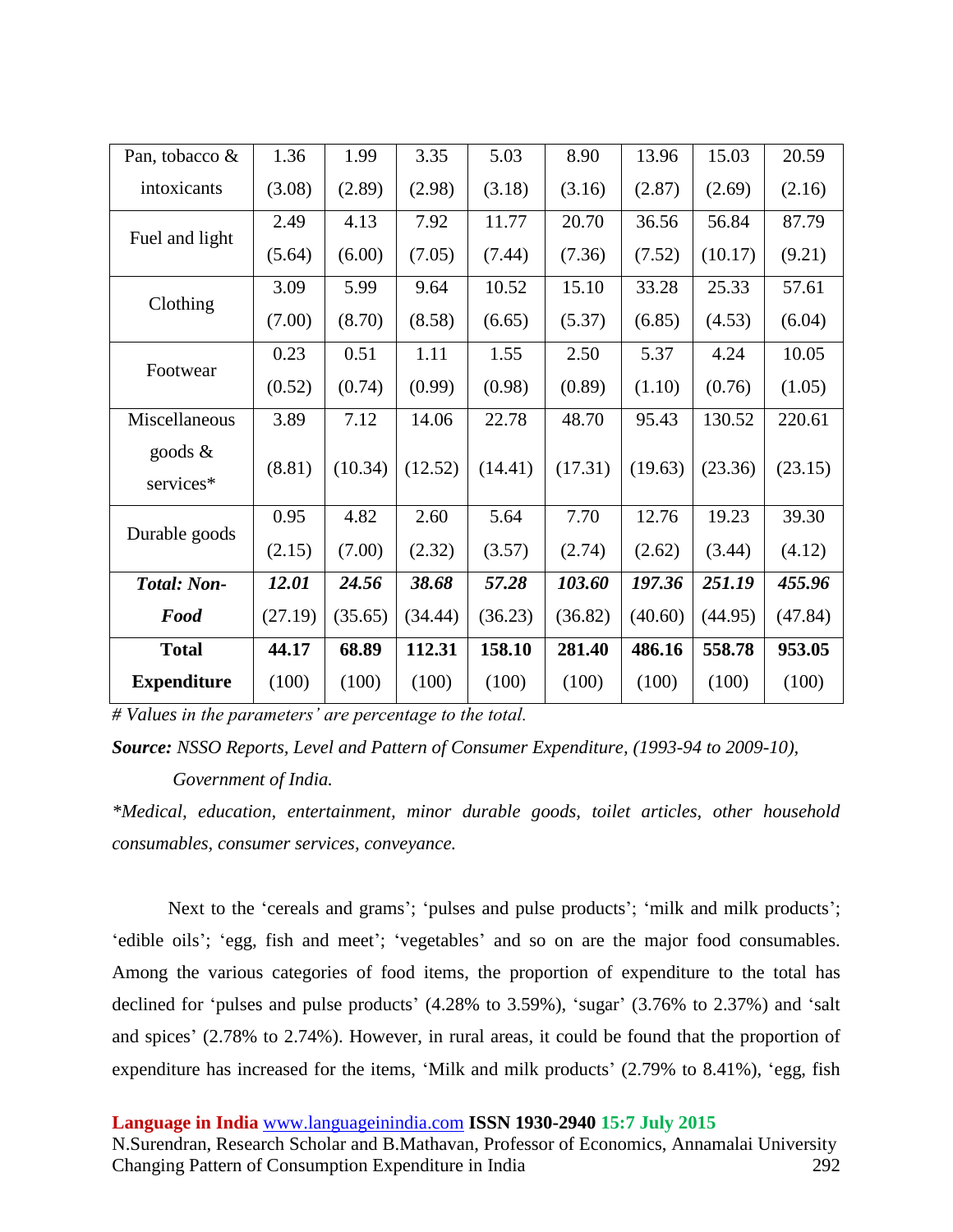and meat' (2.47% to 3.38%), 'vegetables' (3.6% to 6%), 'fruits and nuts' (1.02 to 1.56%) and 'beverages' (2.42% to 5.46%). The expenditure on all the six classes of the non-food item has also recorded an increase in absolute terms. Furthermore, the proportion of expenditure on 'fuel and light', 'foot wear', 'miscellaneous goods & services' and 'durable goods' has recorded a sharp increase during the period from 1972-73 to 2009-10. However, 'pan, tobacco and intoxicants' and 'clothing' are the other two items for which the proportion expenditure to the total has declined.

In urban India also the food habits are almost similar to the rural India as 'Cereals, Cereal substitutes and grams' are the major food items. However, the proportion of income allotted for this is comparatively lower than the proportion in rural area. Further, the proportion of income allotted to this is declining from 23.76 percent in 1972-73 to 15.02 percent in 1987-88 and further to 8.88 percent in 2009-10. The expenditure of all other food items taken together is around 40 percent in 1972-73 and around 30 percent in 2009-10. Even though there is an absolute increase in the amount spent on various food items, the proportion of expenditure is very low. Also, the proportion of expenditure to the total has declined for all the food items, except fruits and nuts for which there was a slight increase from 2.01 percent in 1972-73 to 2.25 percent in 2004-05.

| for a period of 30 days over NSS round |         |         |         |         |         |         |                |        |  |  |
|----------------------------------------|---------|---------|---------|---------|---------|---------|----------------|--------|--|--|
| Year                                   | 1972-   | 1977-   | 1983-   | 1987-   | 1993-   | 1999-   | 2004-          | 2009-  |  |  |
| Items /                                | 73      | 1978    | 1983    | 1988    | 1994    | 2000    | 0 <sub>5</sub> | 10     |  |  |
| Cereals, Cereal                        | 15.05   | 20.00   | 32.29   | 37.55   | 65.40   | 106.87  | 107.44         | 164.85 |  |  |
| substitutes and Grams                  | (23.76) | (20.80) | (19.48) | (15.02) | (14.28) | (12.50) | (10.21)        | (8.88) |  |  |
| Pulses & pulse products                | 2.16    | 3.43    | 5.32    | 8.44    | 13.90   | 24.25   | 22.51          | 47.61  |  |  |
|                                        | (3.41)  | (3.57)  | (3.21)  | (3.38)  | (3.03)  | (2.84)  | (2.14)         | (2.57) |  |  |
|                                        | 5.91    | 9.16    | 15.27   | 23.84   | 44.90   | 74.17   | 83.30          | 138.71 |  |  |
| Milk & milk products                   | (9.33)  | (9.53)  | (9.21)  | (9.54)  | (9.80)  | (8.68)  | (7.92)         | (7.47) |  |  |

**Table – 3: Value of consumption (Rs) of broad groups of items per person in urban areas for a period of 30 days over NSS round**

Cont…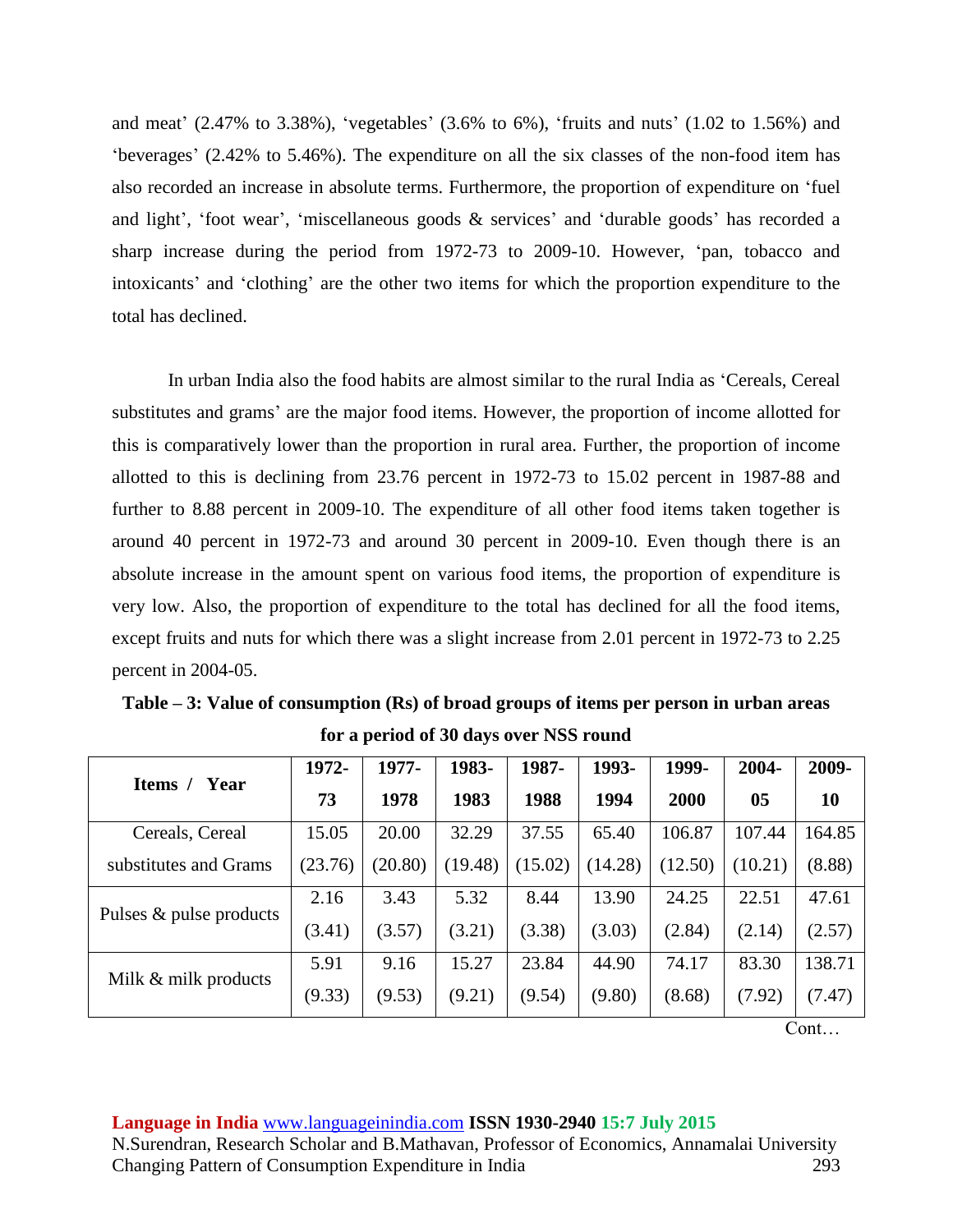| Edible oil               | 3.07    | 4.46    | 7.98    | 13.23   | 20.10   | 26.81   | 36.37   | 46.10   |
|--------------------------|---------|---------|---------|---------|---------|---------|---------|---------|
|                          | (4.85)  | (4.64)  | (4.81)  | (5.29)  | (4.39)  | (3.14)  | (3.46)  | (2.48)  |
| Egg, Fish & Meat         | 2.07    | 3.33    | 5.93    | 8.85    | 15.50   | 26.78   | 28.47   | 48.03   |
|                          | (3.27)  | (3.46)  | (3.58)  | (3.54)  | (3.38)  | (3.13)  | (2.71)  | (2.59)  |
| Vegetables               | 2.77    | 4.23    | 8.17    | 13.12   | 25.00   | 43.90   | 46.84   | 76.66   |
|                          | (4.37)  | (4.40)  | (4.93)  | (5.25)  | (5.46)  | (5.13)  | (4.45)  | (4.13)  |
| Fruits & Nuts            | 1.27    | 1.88    | 3.48    | 6.27    | 12.20   | 20.68   | 23.65   | 37.37   |
|                          | (2.01)  | (1.96)  | (2.10)  | (2.51)  | (2.66)  | (2.42)  | (2.25)  | (2.01)  |
| Sugar                    | 2.28    | 2.54    | 4.06    | 5.86    | 10.90   | 14.00   | 15.88   | 27.60   |
|                          | (3.60)  | (2.64)  | (2.45)  | (2.34)  | (2.38)  | (1.64)  | (1.51)  | (1.49)  |
|                          | 1.44    | 2.55    | 3.55    | 5.78    | 9.40    | 19.11   | 17.65   | 27.59   |
| Salt & Spices            | (2.27)  | (2.65)  | (2.14)  | (2.31)  | (2.05)  | (2.24)  | (1.68)  | (1.49)  |
|                          | 4.82    | 6.09    | 11.26   | 16.82   | 33.00   | 54.28   | 65.31   | 112.97  |
| Beverages, etc.          | (7.61)  | (6.33)  | (6.79)  | (6.73)  | (7.21)  | (6.35)  | (6.21)  | (6.09)  |
|                          | 40.84   | 57.67   | 97.31   | 139.73  | 250.30  | 410.84  | 447.41  | 727.49  |
| <b>Total: Food</b>       | (64.49) | (59.98) | (58.69) | (55.91) | (54.65) | (48.06) | (42.51) | (39.20) |
| Pan, tobacco &           | 1.75    | 2.34    | 4.05    | 6.53    | 10.70   | 16.22   | 17.04   | 21.91   |
| intoxicants              | (2.76)  | (2.43)  | (2.44)  | (2.61)  | (2.34)  | (1.90)  | (1.62)  | (1.18)  |
| Fuel and light           | 3.57    | 6.17    | 11.40   | 16.72   | 30.20   | 66.26   | 104.62  | 142.76  |
|                          | (5.64)  | (6.42)  | (6.88)  | (6.69)  | (6.59)  | (7.75)  | (9.94)  | (7.69)  |
| Clothing                 | 3.34    | 6.78    | 12.80   | 15.00   | 21.40   | 51.76   | 42.09   | 98.59   |
|                          | (5.27)  | (7.05)  | (7.72)  | (6.00)  | (4.67)  | (6.05)  | (4.00)  | (5.31)  |
| Footwear                 | 0.26    | 0.59    | 1.84    | 2.69    | 4.20    | 10.05   | 7.17    | 19.75   |
|                          | (0.41)  | (0.61)  | (1.11)  | (1.08)  | (0.92)  | (1.18)  | (0.68)  | (1.06)  |
| Miscellaneous goods $\&$ | 12.17   | 14.05   | 33.85   | 58.64   | 126.00  | 268.94  | 391.22  | 752.98  |
|                          |         |         |         |         |         |         |         |         |
| services                 | (19.22) | (14.61) | (20.42) | (23.46) | (27.51) | (31.46) | (37.18) | (40.57) |
|                          | 1.40    | 8.55    | 4.55    | 10.60   | 15.20   | 30.85   | 42.81   | 92.61   |
| Durable goods            | (2.21)  | (8.89)  | (2.74)  | (4.24)  | (3.32)  | (3.61)  | (4.07)  | (4.99)  |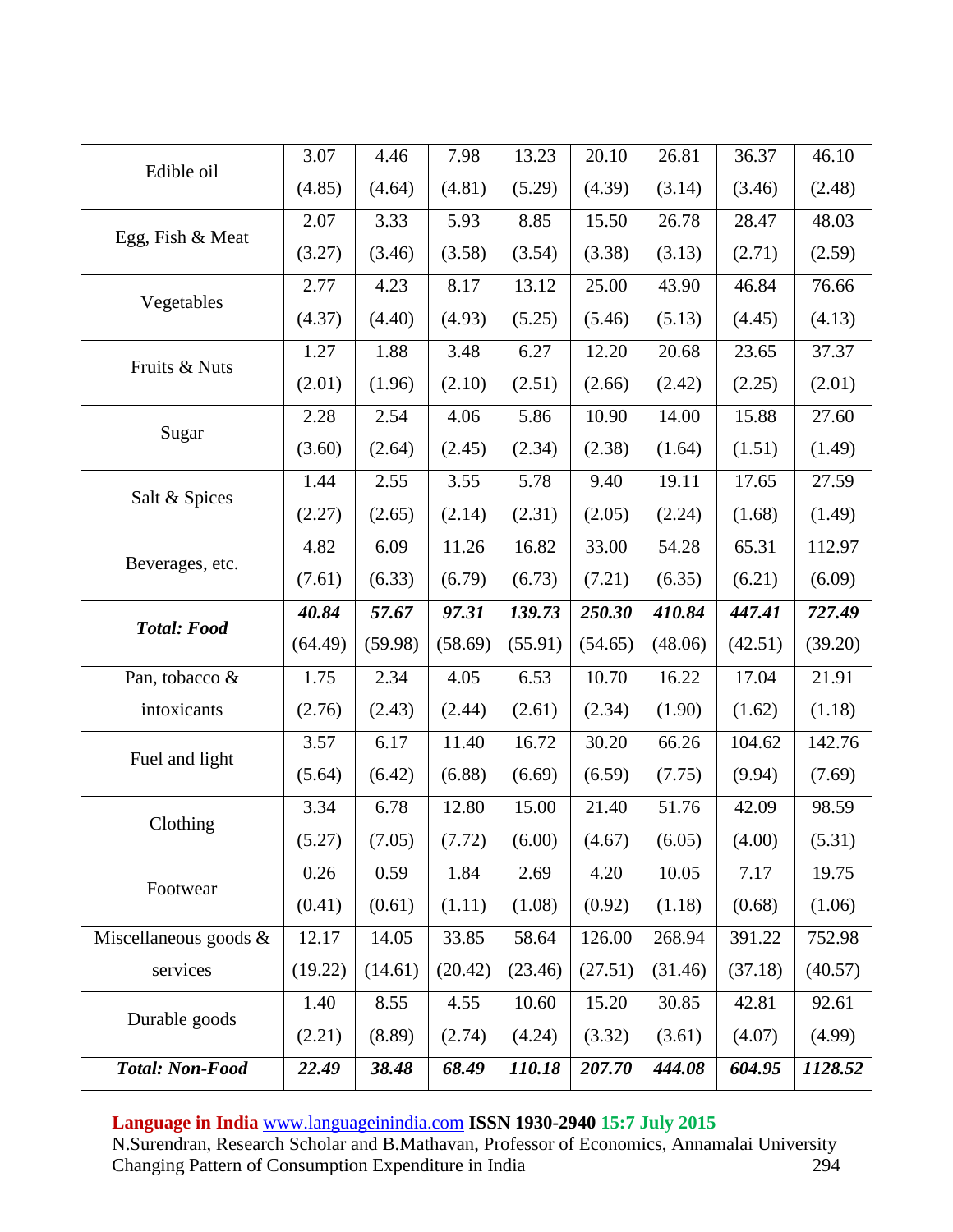|                          | (35.51) |       |        |       |       | $(40.02)$ $(41.31)$ $(44.09)$ $(45.35)$ $(51.94)$ | (57.49)                                      | (60.80) |
|--------------------------|---------|-------|--------|-------|-------|---------------------------------------------------|----------------------------------------------|---------|
| <b>Total Expenditure</b> | 63.33   | 96.15 | 165.80 |       |       |                                                   | 249.92   458.00   854.92   1052.36   1856.01 |         |
|                          | (100)   | 100)  | (100)  | (100) | (100) | (100)                                             | (100)                                        | 100)    |

*# Values in the parameters' are the percentage to the total.* 

*Source: NSSO Reports, Level and Pattern of Consumer Expenditure, (1993-94 to 2009-10),* 

*Government of India.*

*\*Medical, education, entertainment, minor durable goods, toilet articles, other household consumables, consumer services, conveyance.* 

Unlike the food items, the proportions of expenditure on the non-food items have been increasing for all the items expect 'pan, tobacco  $\&$  intoxicants' as well as 'clothing'. Among all the expenditure category, 'miscellaneous goods & services' stands in the first position for which the proportion of expenditure on this item has increased from 19.22 in 1972-73 to 31.41 in 1999- 2000 and further to 40.57 percent in 2009-10. A shift in the consumer preference from public to private for acquiring the human development related services like health and education is the major factor for the high expenditure on 'miscellaneous goods and services'. For all other nonfood items also there has been an increasing proportion of expenditure.

Thus, it was observed from the above two tables that in rural India, the proportion of expenditure on certain food items have increased where as in urban India the proportion of expenditure on all the food items have declined during the period 1972-73 to 2009-10. However, evidences show that the expenditure on various non-food items has increased at higher proportion both in rural urban areas. Further, the major differences in the expenditure Patten in rural and urban areas lies in three categories viz. The expenditure on food items is more than half of the total expenditure in rural areas, but in urban if is less than 40 percent. The decrease in the proportion of food expenditure is much faster in urban areas than in rural India; and in urban India, the proportion of high quality food items have increased faster than in the rural areas of India.

## **Conclusion**

**Language in India** www.languageinindia.com **ISSN 1930-2940 15:7 July 2015** At all India level, a continuous decline in the share of food expenditure accompanied by a tremendous increase in the share of non-food items were observed in both rural and urban areas.

N.Surendran, Research Scholar and B.Mathavan, Professor of Economics, Annamalai University Changing Pattern of Consumption Expenditure in India 295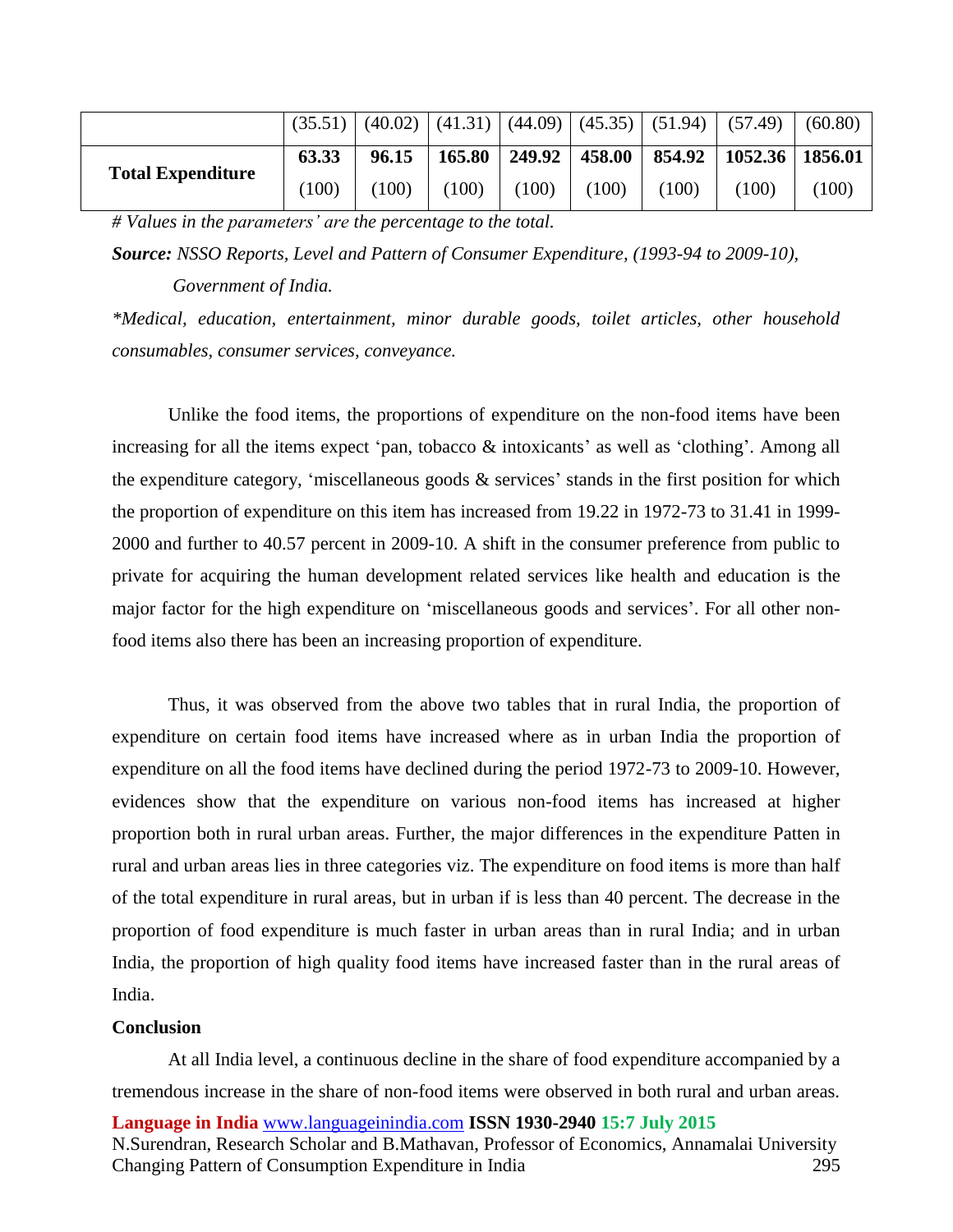Secondly, among the food items, the shares of expenditure on cereals and grams have been much higher in rural areas than in urban areas. Also, among all other food items, this shows a largest decline in the share of expenditure on it, indicating that there is a shift in the food habit from cereals to other quality food items like, 'milk and milk products', 'Egg, fish and meat' 'vegetables', 'fruits and nuts'; and most significantly 'beverages, etc'., not only in urban areas, but also in rural areas.

Further, a larger increase in the share of expenditure on 'miscellaneous goods and services' in both rural and urban areas indicates a greater consciousness on health, education and other human development related issues in both rural and urban areas. Thus, examining the changes in expenditure pattern in rural and urban India leads one to understand the changes in demand pattern of the various food and non-food items in different regions. This will help the policy makers to plan for the changing investment pattern in various productive and other services sector. Again, at the organization level, the enterprises should plan to have a structural shift in the production modalities towards non-food items and to have the consideration on rural marketing, as the consumption pattern has shifted towards non-food items in both rural and urban areas.

#### **References**

**====================================================================**

- Chand Rattan (2007), "*Inequality in consumption expenditure in Indian states, 1973-2005*" National Seminar on NSSO  $61<sup>st</sup>$  Round Survey Results, NSSO, Ministry of Statistics  $\&$ Programme Implementation, Government of India, New Delhi. p.16-20.
- Gangopadhyay, S .and Wilima Wadhawa (2004), "Changing Pattern of Household Consumption Expenditure" (SERFA) , Planning Commission, p.1-12.
- Grootaert, Christiaan and K. F. Cheung (1985), "*Household Expenditure Surveys: Some Methodological Issues"*, Living Standards Measurement Study, Working Paper No. 22, The World Bank, Washington, D.C.

Gupta, D.B(1973*), Consumption patterns in India*, Tata McGraw Hill Pub.Co.Ltd., New Delhi.